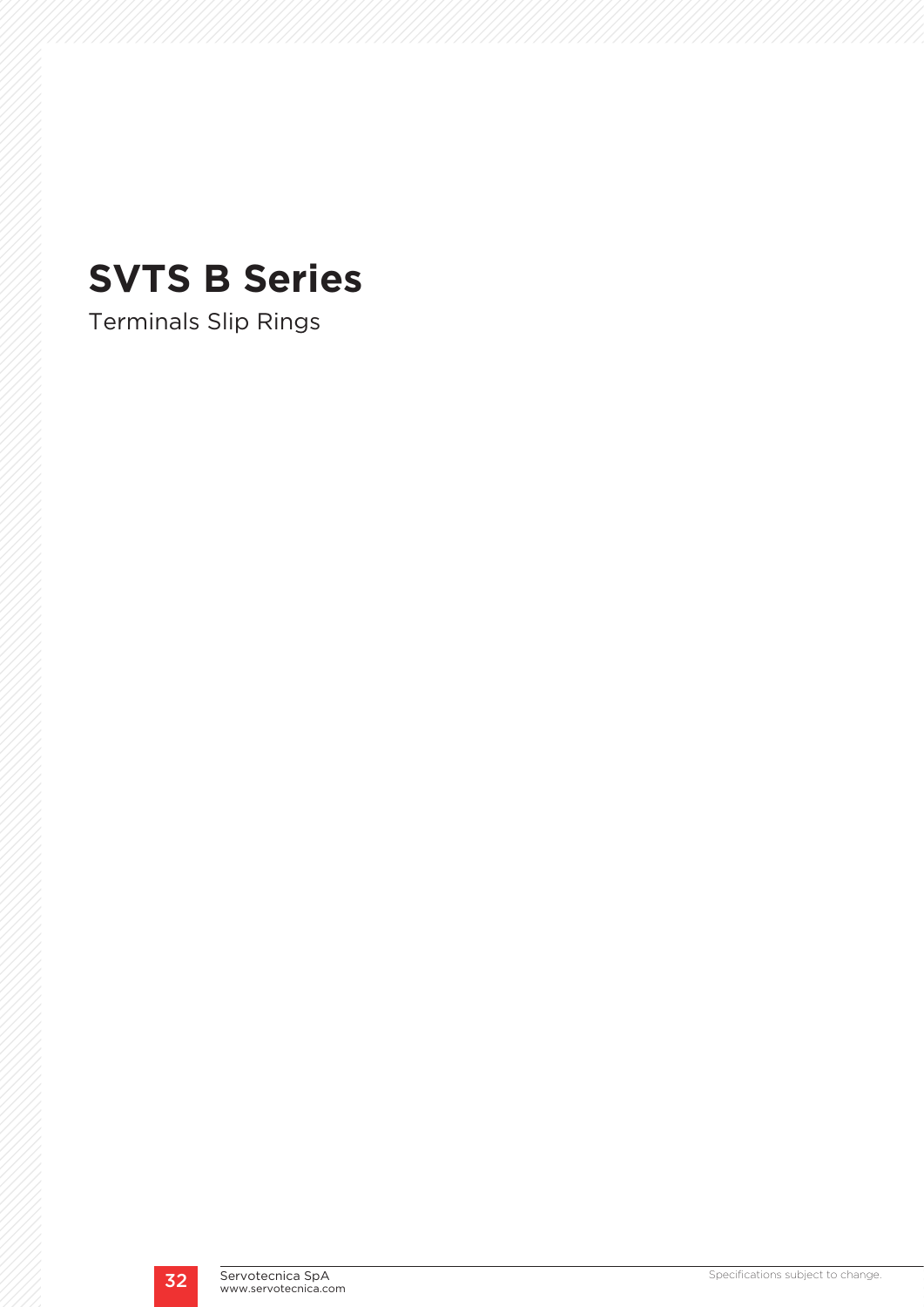# **Contents**

| Model          | Out $\varnothing$ | Page |
|----------------|-------------------|------|
| SVTS B 01      | 32mm (1.26 inch)  | 36   |
| SVTS B 02      | 45mm (1.77 inch)  | 36   |
| SVTS B 03 +NEW | 77mm (3.03 inch)  | 37   |
| SVTS B 04 +NEW | 70mm (2.76 inch)  | 37   |
|                |                   |      |
|                |                   |      |
|                |                   |      |
|                |                   |      |
|                |                   |      |
|                |                   |      |
|                |                   |      |
|                |                   |      |
|                |                   |      |
|                |                   |      |
|                |                   |      |
|                |                   |      |
|                |                   |      |
|                |                   |      |
|                |                   |      |
|                |                   |      |
|                |                   |      |
|                |                   |      |
|                |                   |      |
|                |                   |      |
|                |                   |      |
|                |                   |      |
|                |                   |      |
|                |                   |      |
|                |                   |      |
|                |                   |      |
|                |                   |      |
|                |                   |      |
|                |                   |      |
|                |                   |      |
|                |                   |      |

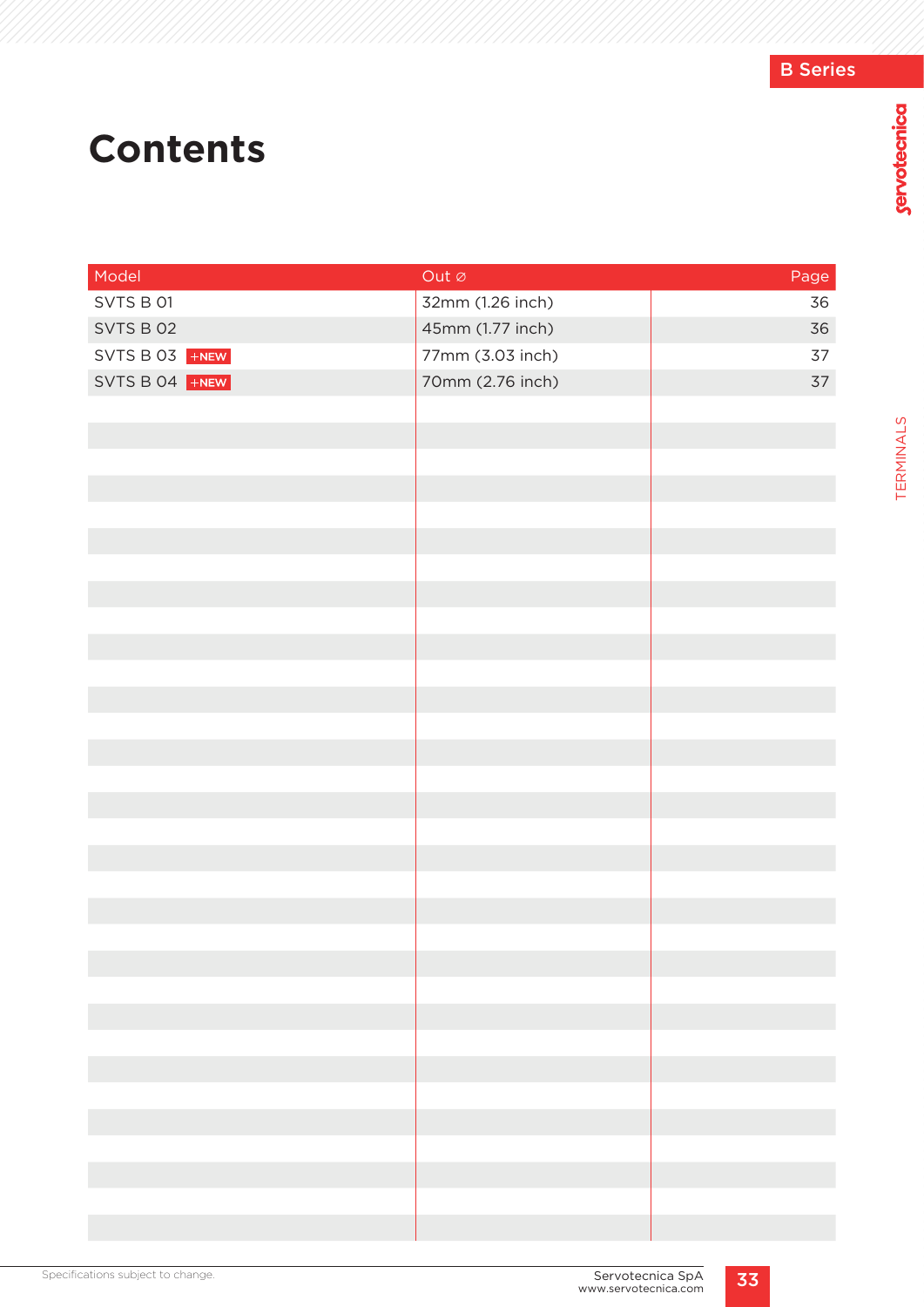

The most compact solution with fibre brush technology.

Thanks to the multiple contact points, the Terminals B Series Slip Rings ensures longer life due to the low contact wear rates, while granting low contact resistance.

Specially designed for intensive use at high speed and to transmit power and sensitive signals, like thermocouple ones, these rotary joints are particularly suitable for use on flowpack packaging machines ensuring a compact and reliable solution; the use of terminals type connectors avoids the use of welds that may affect the reading of thermocouple signals.

Moreover, the IP65 version makes it washable, delivering protection against low pressure jets if watered from all directions.

### **Benefits**

Electrical power & signals in one unit

Compact

Long lifetime

Easy connection (Faston connectors)

Cost-effective

Water resistant (IP65)\*

## **Main applications**

| Process control |
|-----------------|
| Rotating tables |
| Converting      |
| Wind turbines   |
|                 |

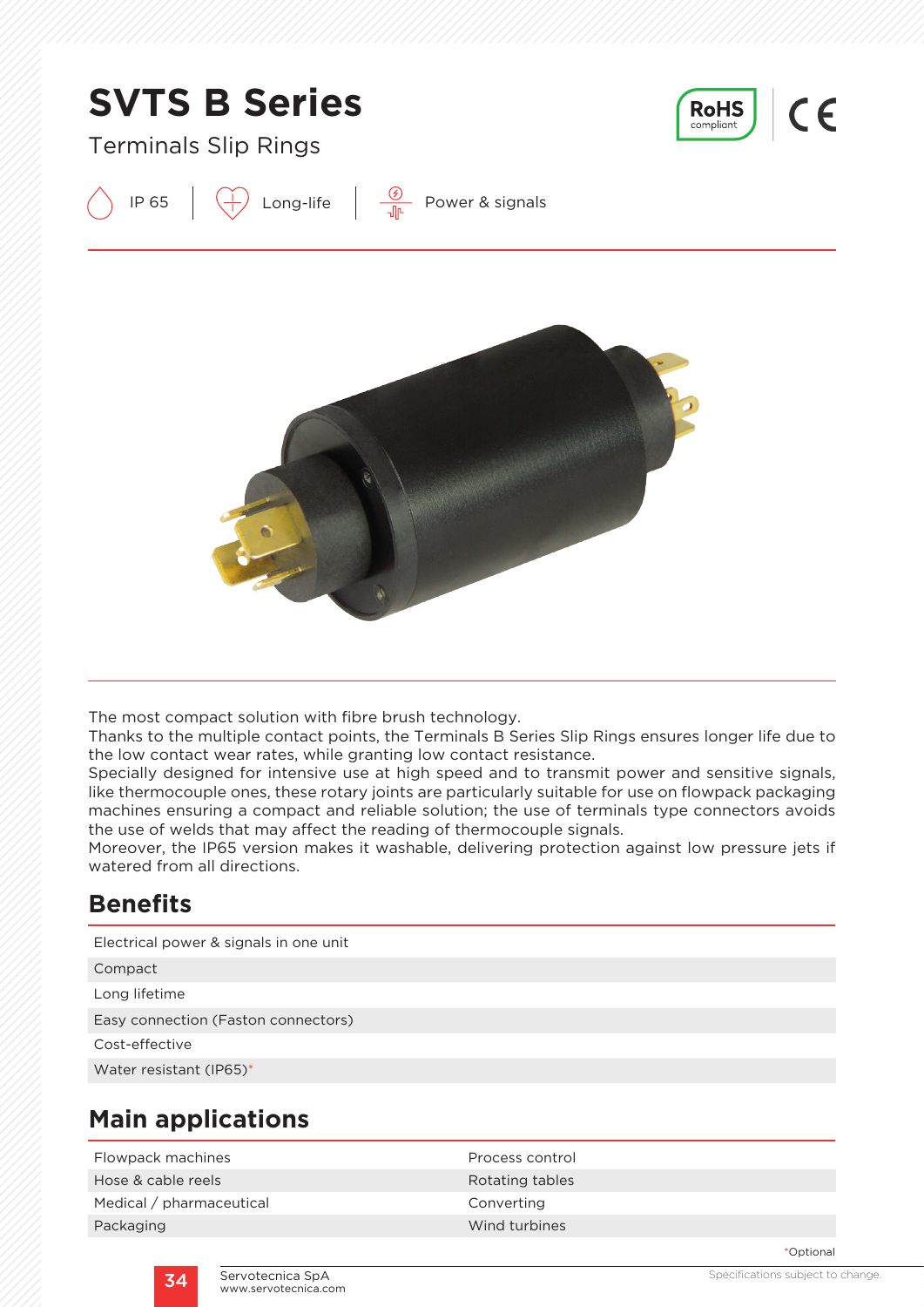| <b>Product code</b> (go to page 9 for the detailed coding system)                                                                                                                                                                              |  |  |  |  |  |  |  |
|------------------------------------------------------------------------------------------------------------------------------------------------------------------------------------------------------------------------------------------------|--|--|--|--|--|--|--|
| $SVTS B$ $\Omega$ $\Omega$ - $\Box$ - $\Xi$ - $\Xi$ - $\Xi$ $\Xi$ / $\Box$ $\Box$ $\Box$ - $\Diamond$ $\Diamond$ $\Diamond$ $\Diamond$ $\Diamond$ $\Diamond$ $\Diamond$ $\Diamond$ + $\Diamond$ $\Diamond$ - $\Delta$ $\Delta$ - $\Box$ $\Box$ |  |  |  |  |  |  |  |
| $\Box$ IP grade<br>Power circuits<br>Signal circuits<br>$H$ Series<br>Flange type<br>$\bigcap$ Model                                                                                                                                           |  |  |  |  |  |  |  |
| $\diamondsuit$ Cable length (ring side) $\bigwedge$ Temperature range <sup>2</sup><br><> Cable length (brush side)<br>Special options                                                                                                          |  |  |  |  |  |  |  |
| IP51 [S]; IP65 [U]<br><sup>2</sup> Standard [ST]; Extended [ET]                                                                                                                                                                                |  |  |  |  |  |  |  |

## **Features**

| Voltage                    |                                                                                        |
|----------------------------|----------------------------------------------------------------------------------------|
| Power                      | 400 VAC / 400 VDC                                                                      |
| Signals                    | 240 VAC / 240 VDC                                                                      |
| Dielectric voltage strenth | 500 VAC @ 60 Hz @ 60 sec                                                               |
| Insulation resistance      | $>$ 1000 ΜΩ / 500 VDC                                                                  |
| Dynamic contact resistance | $< 10$ m $\Omega$                                                                      |
| Nominal speed              | 400 rpm                                                                                |
| <b>Bearings</b>            | High-precision stainless steel ball bearings                                           |
|                            |                                                                                        |
| Housing                    | ABS; Alluminium; Stainless steel                                                       |
| Contact                    | Gold-gold (B01, B02); precious metals (B03, B04)                                       |
| Temperature                | $-20^{\circ}$ C to $+80^{\circ}$ C                                                     |
| Protection                 | IP51; IP65*                                                                            |
| Expected lifetime          | 10 <sup>8</sup> revolutions<br>(depending on speed, environmental conditions and size) |

\*Optional

# **Combinations**

| Electric |  |  |
|----------|--|--|
| Signals  |  |  |
| Power    |  |  |
|          |  |  |

# **Customizations**

| Cables | Mechanical design | Materials |
|--------|-------------------|-----------|
|        |                   |           |
|        |                   |           |

servotecnica

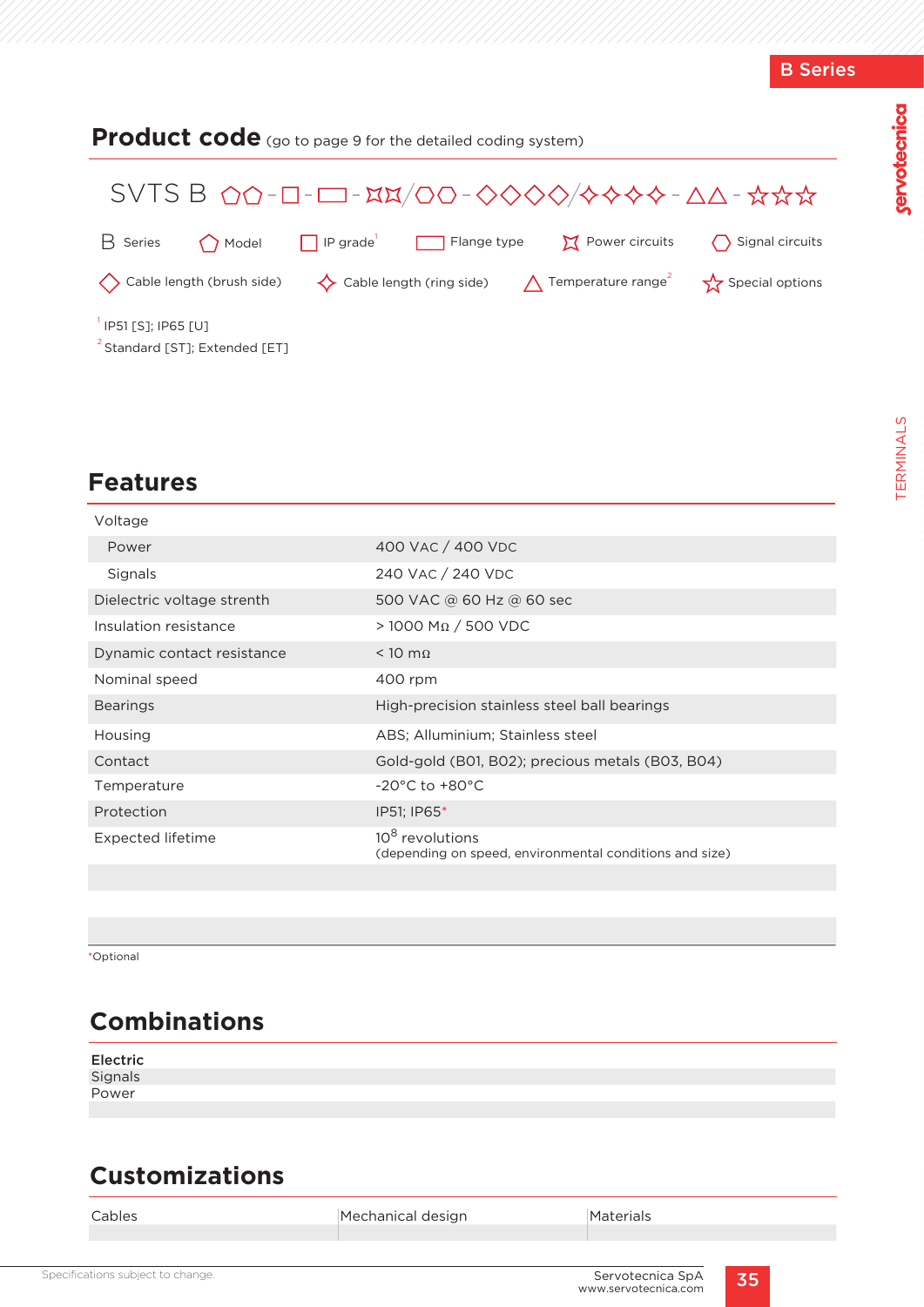# SVTS B 01



### $\begin{picture}(20,20) \put(0,0){\line(1,0){10}} \put(15,0){\line(1,0){10}} \put(15,0){\line(1,0){10}} \put(15,0){\line(1,0){10}} \put(15,0){\line(1,0){10}} \put(15,0){\line(1,0){10}} \put(15,0){\line(1,0){10}} \put(15,0){\line(1,0){10}} \put(15,0){\line(1,0){10}} \put(15,0){\line(1,0){10}} \put(15,0){\line(1,0){10}} \put(15,0){\line(1$

| Model               | Number of circuits |       |            | <b>Dimensions</b>        |                | <b>Terminals</b> |      |         |                |  |
|---------------------|--------------------|-------|------------|--------------------------|----------------|------------------|------|---------|----------------|--|
|                     | Total              | Power |            | <b>Signals</b>           |                | D                |      | Fastons |                |  |
|                     |                    | 14A   | <b>20A</b> | 2A                       | 5A             |                  |      | Power   | <b>Signals</b> |  |
| SVTS B 01-S-A-02/00 | $\overline{2}$     | 2     |            | $\overline{\phantom{0}}$ |                | 16               | 28   | 0.8x6.3 |                |  |
| SVTS B 01-S-A-03/00 | $\overline{3}$     | 3     |            |                          |                | 16               | 28   | 0.8x6.3 |                |  |
| SVTS B 01-S-A-02/02 | $\overline{4}$     | 2     |            | $\overline{2}$           |                | 16               | 28   | 0.8x6.3 | 0.8x2.8        |  |
| SVTS B 01-U-A-02/00 | $\vert$ 2          |       | 2          |                          |                | 20               | 44.5 | 0.8x6.3 | 0.8x2.8        |  |
| SVTS B 01-U-A-03/00 | 3                  |       | 3          |                          |                | 20               | 44.5 | 0.8x6.3 | 0.8x2.8        |  |
| SVTS B 01-U-A-02/02 | $\overline{4}$     |       | 2          |                          | $\overline{2}$ | 20               | 44.5 | 0.8x6.3 | 0.8x2.8        |  |
| SVTS B 01-U-A-02/03 | 5                  |       | ∍          |                          | 3              | 20               | 44.5 | 0.8x6.3 | 0.8x2.8        |  |
|                     |                    |       |            |                          |                |                  |      |         |                |  |
|                     |                    |       |            |                          |                |                  |      |         |                |  |
|                     |                    |       |            |                          |                |                  |      |         |                |  |

SVTS B 02





#### $\cdot \in \cdot \oplus \cdot$

| Model               | Number of circuits |       |     |                |                | <b>Terminals</b> |                |  |
|---------------------|--------------------|-------|-----|----------------|----------------|------------------|----------------|--|
|                     | Total              | Power |     | <b>Signals</b> |                | Fastons          |                |  |
|                     |                    | 14A   | 20A | 2A             | 5A             | Power            | <b>Signals</b> |  |
| SVTS B 02-S-A-06/00 | 6                  |       | 6   |                |                | 0.8x6.3          |                |  |
| SVTS B 02-S-A-06/02 | 8                  |       | 6   |                | $\overline{2}$ | 0.8x6.3          | 0.8x2.8        |  |
|                     |                    |       |     |                |                |                  |                |  |
|                     |                    |       |     |                |                |                  |                |  |
|                     |                    |       |     |                |                |                  |                |  |
|                     |                    |       |     |                |                |                  |                |  |
|                     |                    |       |     |                |                |                  |                |  |
|                     |                    |       |     |                |                |                  |                |  |
|                     |                    |       |     |                |                |                  |                |  |
|                     |                    |       |     |                |                |                  |                |  |

All dimensions in millimeters, unless otherwise specified